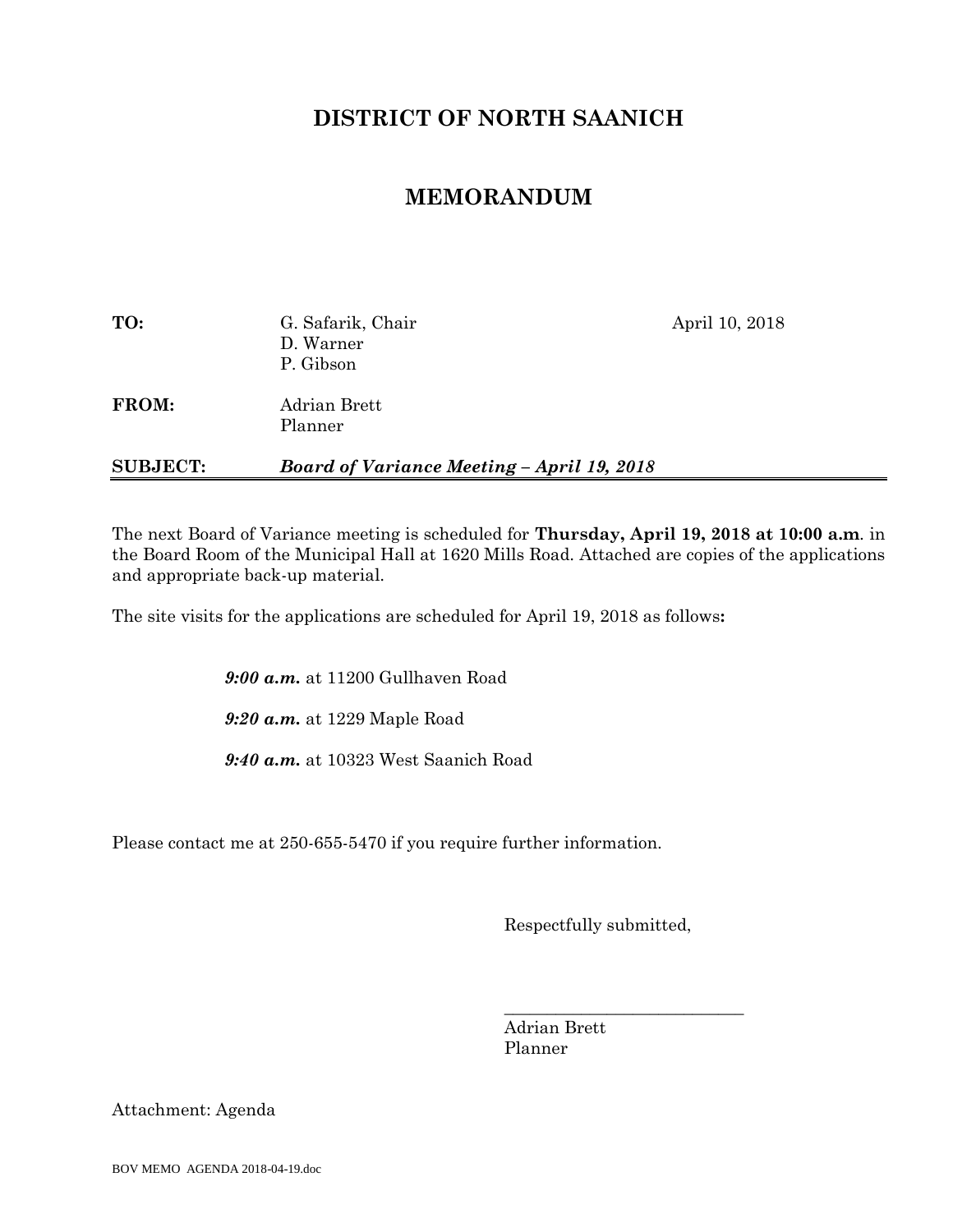#### **DISTICT OF NORTH SAANICH BOARD OF VARIANCE**

#### **AGENDA**

for the meeting to be held on **April 19, 2018 at 10:00 a.m.** in the Municipal Hall Council Chambers 1620 Mills Road, North Saanich

## **1. ADOPTION OF THE AGENDA**

#### **2. ADOPTION OF THE MINUTES**

2.1 Board of Variance Minutes for February 15, 2018

#### **3. APPLICATIONS**

| a) | Location:      | Lot 2, Block 6, Section 14, Range 1 West, NS District, Plan 2276 |
|----|----------------|------------------------------------------------------------------|
|    | Civic Address: | 10323 West Saanich Road                                          |
|    |                | Applicant/Owner: Ian Carroll and Jennifer Taylor                 |
|    | Variance:      | To vary Section 502.2.4(d)(iii) of Zoning Bylaw No. 1255         |
|    |                | within a Single Family Residential 2 (R-2) Zone in order to      |
|    |                | decrease the minimum interior side setback for an                |
|    |                | accessory building from 3.0m to 1.52m, a decrease of 1.48m       |
|    |                | or $49\%$ AND to vary Section 502.2.4(d)(ii) to decrease the     |
|    |                | minimum rear setback for an accessory building from              |
|    |                | 7.6m to 4.57 m, a decrease of 3.03m or 40%.                      |
|    |                |                                                                  |

#### **Correspondence**

In Support:

Kristi Bergmeier 10318 Tsaykum Road Letter – Jan. 3/18 Olaf Bergmeier 10318 Tsaykum Road Letter – Jan. 3/18 Paul Byron Bahnsen 10331 West Saanich Road Letter – Dec. 14/17

In support: Name Address Type of correspondence & date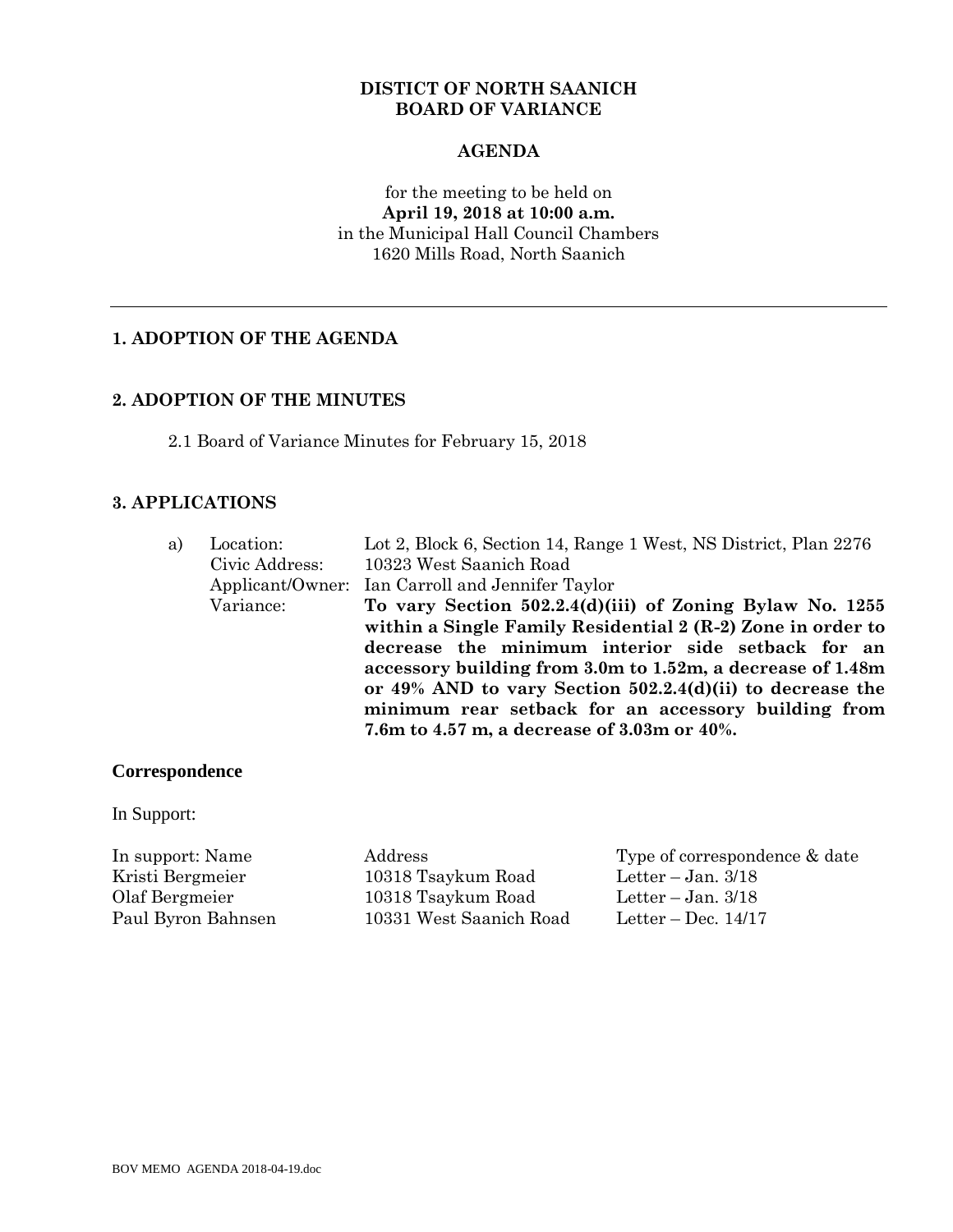| b) | Location:        | Lot B, Section 21, Range 3 East, NS District, Plan 21846                                                                                                                                                                                                                                                                                                                                                                                                                              |
|----|------------------|---------------------------------------------------------------------------------------------------------------------------------------------------------------------------------------------------------------------------------------------------------------------------------------------------------------------------------------------------------------------------------------------------------------------------------------------------------------------------------------|
|    | Civic Address:   | 11200 Gullhaven Road                                                                                                                                                                                                                                                                                                                                                                                                                                                                  |
|    | Applicant/Owner: | David Meena                                                                                                                                                                                                                                                                                                                                                                                                                                                                           |
|    | Variance:        | To vary three Sections of the District of North Saanich's                                                                                                                                                                                                                                                                                                                                                                                                                             |
|    |                  | Zoning Bylaw No. 1255, to allow for the placement of a<br>propane storage tank within a Single Family Residential 2<br>(R-2) Zone. The three variance requests include a<br>decrease to the minimum side lot line setback for a fuel<br>storage tank from 6m to 3.5m, a 42% decrease, a decrease<br>in the minimum setback from front lot of 7.6m to 4.57m, a<br>40% decrease, and an increase in the maximum height for<br>a front yard fence (screening the fuel storage tank) from |
|    |                  | 1.2m to 1.68m, an increase of $40\%$ .                                                                                                                                                                                                                                                                                                                                                                                                                                                |
|    |                  |                                                                                                                                                                                                                                                                                                                                                                                                                                                                                       |

## **Correspondence:**

In Support:

| Address              | Type of correspondence & date |
|----------------------|-------------------------------|
| 11208 Gullhaven Road | Letter – Mar. $22/18$         |
| 11208 Gullhaven Road | Letter – Mar. $22/18$         |
| 2357 Gullhaven Road  | Letter – Mar. $21/18$         |
| 2370 Gullhaven Road  | Letter – Mar. $21/18$         |
| 2351 Sandpiper Close | Letter – Mar. $21/18$         |
| 2351 Sandpiper Close | Letter – Mar. $21/18$         |
| 2370 Gullhaven Road  | Letter – Mar. $21/18$         |
| 2357 Gullhaven Road  | Letter – Mar. $21/18$         |
|                      |                               |
|                      |                               |

Not In Support:

| Not In support: Name | <b>Address</b>      | Type of correspondence & date |
|----------------------|---------------------|-------------------------------|
| Anne Cowely          | 2365 Gullhaven Road | Email – Apr. $6/18$           |
| David Hartwick       | 2365 Gullhaven Road | Email – Apr. $6/18$           |

| $\mathbf{c}$ | Location:      | Lot 5, Block 11, Section 20, Range 1 West, NS District, Plan 1787 |
|--------------|----------------|-------------------------------------------------------------------|
|              | Civic Address: | 1229 Maple Road                                                   |
|              |                | Applicant/Owner: Tania and Ian Douglas                            |
|              | Variance:      | To increase the maximum height for a principle dwelling           |
|              |                | in a Single Family Residential 3 (R-3) zone from 9.15m to         |
|              |                | 9.56m, an increase of 0.41m or $4\%$ .                            |

## **Correspondence:**

In Support:

BOV MEMO AGENDA 2018-04-19.doc Erika Pleasance 1219 Maple Road Email – Apr. 9/18 Jennifer Naismith 1230 Maple Road Email – Apr. 12/18 Michael Payne 1230 Maple Road Email – Apr. 12/18

- 
- In support: Name Address Type of correspondence & date<br>
Ken Pleasance 1219 Maple Road Email Apr. 9/18 Email – Apr.  $9/18$